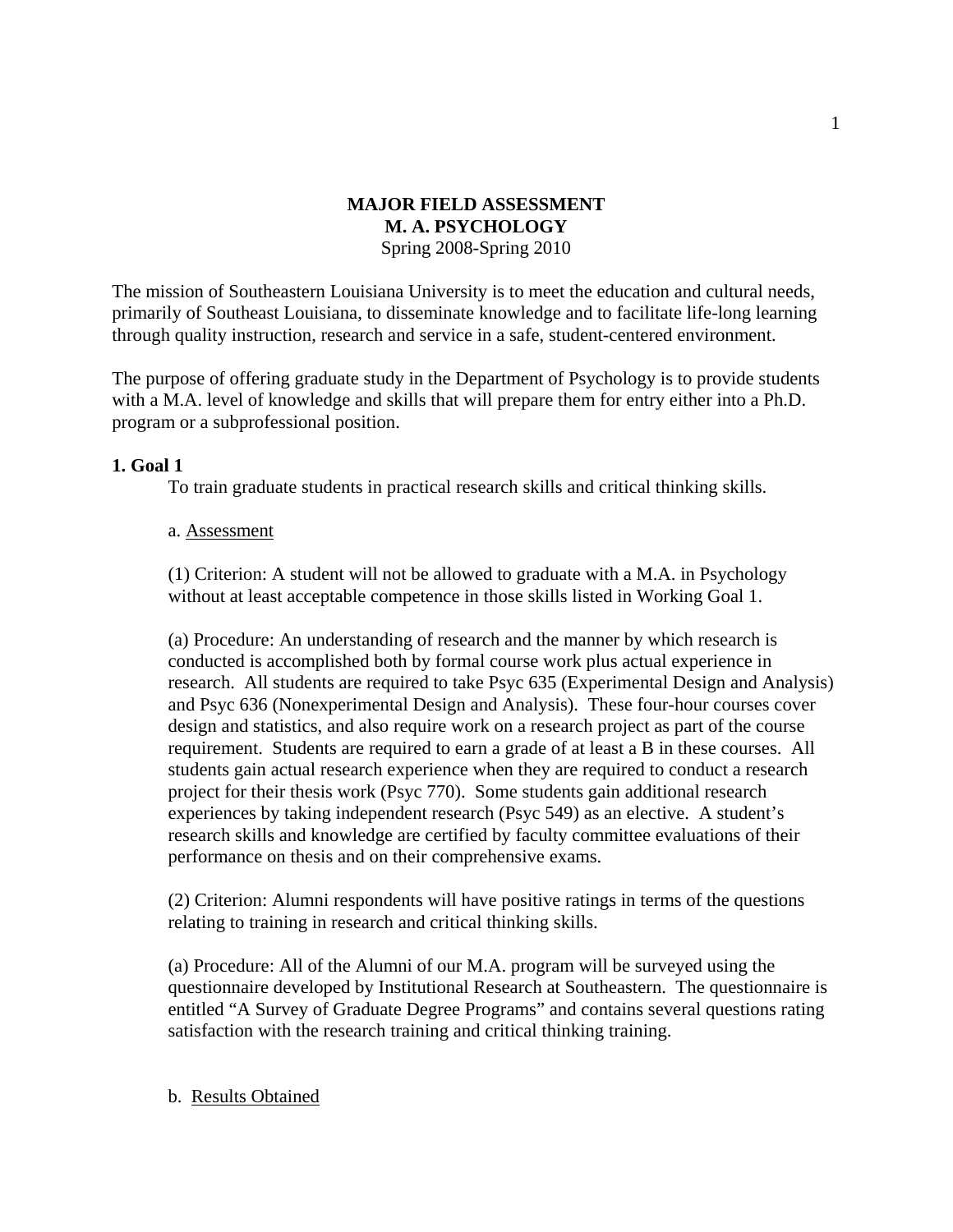(1) As can be seen in Appendix A, students performed solidly in the statistics/methods courses. Overall during the assessment period, 73% of the students passed the comprehensive exam in Psyc 635 (Experimental) and 83% of the students passed the comprehensive exam in Psyc 636 (Nonexperimental).

(2) 14 students successfully defended their theses during the assessment period.

(4) The most recent graduate alumni survey released by Institutional Research (2006- 2007) indicates at least 75% of our graduates are either "Satisfied" or "Very Satisfied" with 20 of 29 dimensions surveyed. Of note, 75% of the respondents were satisfied or very satisfied with the quality of the department and 100% were satisfied or very satisfied with the quality of the degree program. Furthermore 75% were satisfied or very satisfied with the quality of instruction in advanced courses, effectiveness of faculty as teachers, and opportunity for meaningful interaction with faculty in research or other scholarly activity.

c. Changes in the Program

We have hired new graduate faculty in the area of Industrial/Organizational Psychology.

d. Planned Changes.

We hope to hire additional faculty members who will contribute the graduate program in psychology.

### **2. Goal 2**

To provide students with a broad body of knowledge representative of the current state of knowledge in Psychology.

a. Assessment

(1) Criterion: A student will not be allowed to graduate with a M.A. in Psychology without a broad base of knowledge of Psychology.

- (a) Procedure: Students do not specialize in an area in the Psychology M.A. program; rather they are required to take a broad base of core courses. Thus, whether students are going on to Ph.D. programs in applied areas such as Cognitive or Physiological, they have had a broad base on which to build. Student' general knowledge is certified by faculty committee evaluations of their performance on thesis and on comprehensive exams.
- (2) Criterion: Alumni respondents who enter Ph.D. programs will have positive ratings on questions relating to how well their M.A. training prepared them for further graduate work.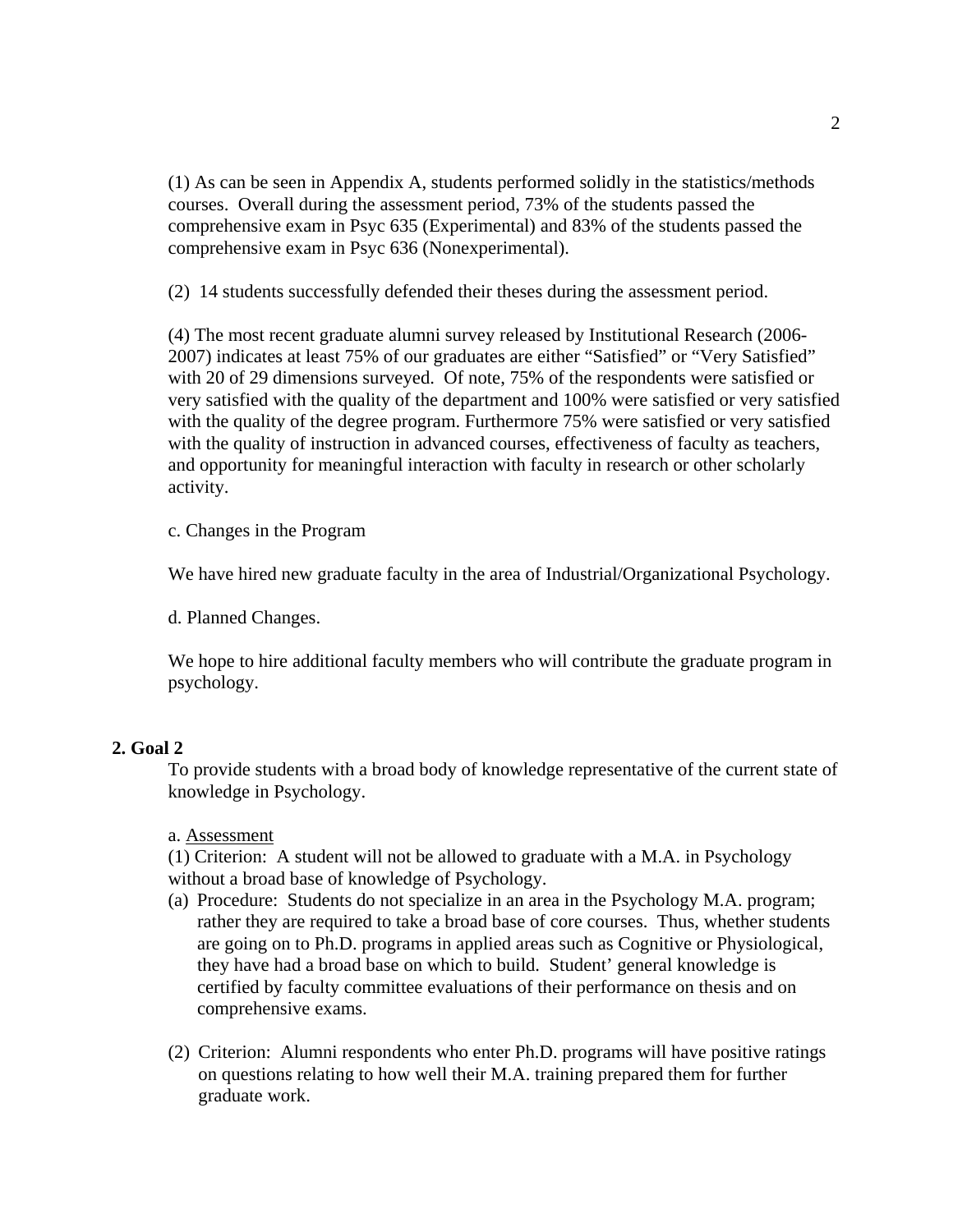- a) Procedure: All of the Alumni of our M.A. program will be surveyed using the questionnaire developed by Institutional Research of Southeastern. The questionnaire is entitled "A Survey of Alumni of Graduate Degree Programs" and contains several questions rating satisfaction with the curriculum.
- (3) Criterion: Fifty percent of the students who apply to doctoral programs will be admitted to a doctoral program.
- (a) Procedure: Psychology faculty will follow up on all graduate students for whom they write letters of recommendation to graduate schools, and report the results to the Graduate Coordinator.
- (b) Results Obtained

(1) (a) As can be seen in Appendix A, students continued to do extremely well on their Southeastern comprehensive exams in the various content areas. The overall pass rate for all comprehensive exams was 89%.

- (1) As noted in response to Goal 1, the most recent alumni survey released by Institutional Research indicates that the majority of students are satisfied with all assessed dimensions of the program.
- (2) 12 current or former students applied to doctoral programs and 67% gained acceptance into a doctoral program after completing their M.A. at Southeastern. Thus, the goal of a 50% acceptance rate for those students applying to doctoral programs was exceeded.
- a. Changes in Program

We have expanded our graduate program to include a track in Industrial/Organizational Psychology. We have also added a summer program to facilitate preparation of the thesis project, study for the GRE, and application to doctoral programs.

### b. Planned Changes

We plan to strengthen our graduate program by hiring new faculty members who will be qualified to teach graduate courses and chair theses.

### **3. Goal 3**

To provide students who do not immediately wish to pursue a Ph.D. with a variety of courses that will help prepare them for subprofessional positions.

### Assessment

(1) Criterion: Seventy five percent of the M.A. alumni who attempt to get jobs in Psychology will be successful.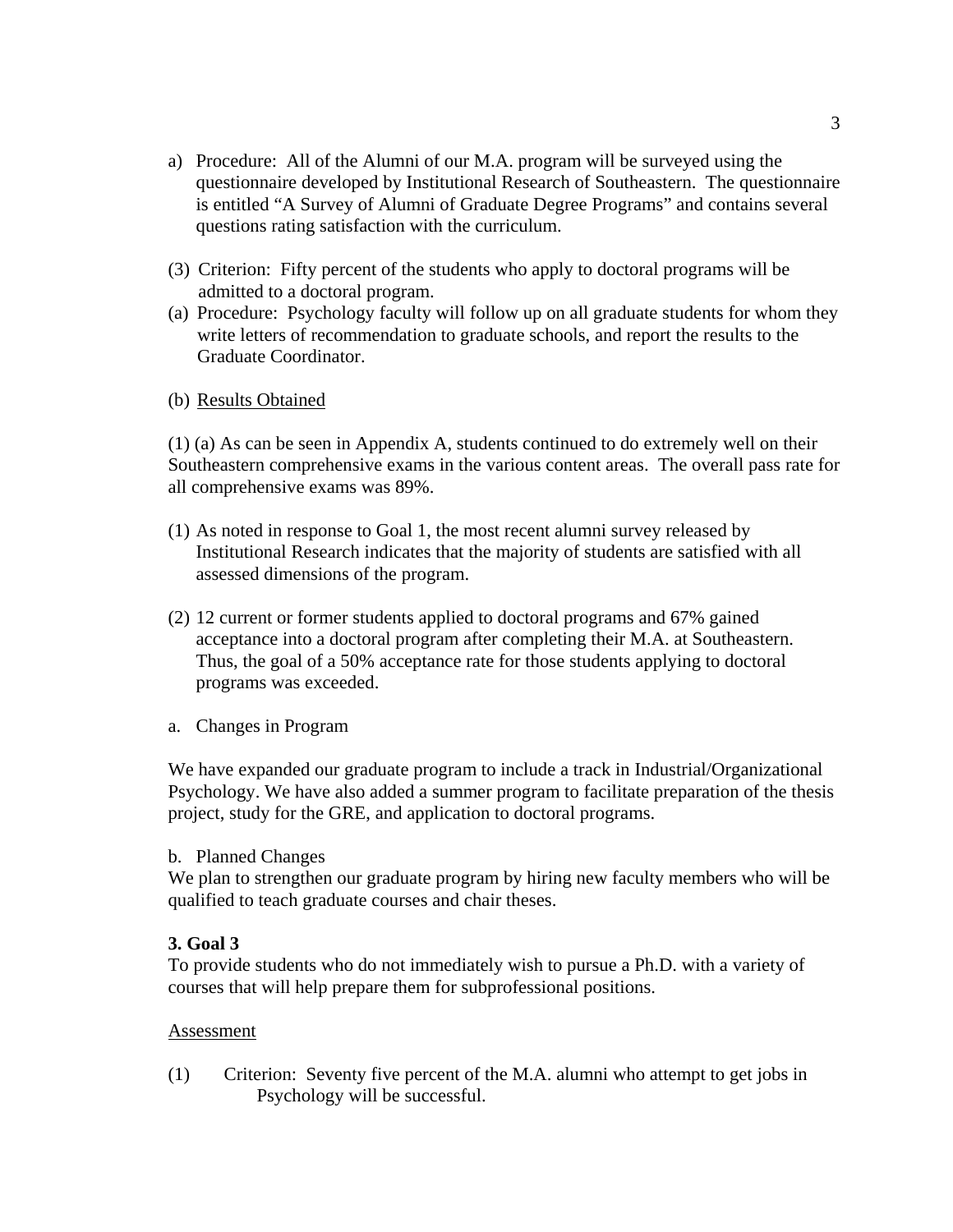(a) Procedure: Major professors will follow up on all of their graduate students receiving the M.A. and report the results to the Graduate Coordinator.

(2) Criterion: Alumni respondents who obtain jobs will have positive ratings on questions relating to how well their M.A. training prepared them for those jobs. (a) Procedure: All of the Alumni of our M.A. program will be surveyed using the questionnaire developed by Institutional Research at Southeastern. The questionnaire is entitled "A Survey of Alumni of Graduate Degree Programs" and contains several questions rating satisfaction with how well the M.A. program trained them for jobs.

 (3) Criterion: Students who plan to obtain subprofessional positions will include applied courses in their program.

 (a) Procedure: Students are allowed to take up to nine hours of practicum work. Students are placed in a setting such as the Comprehensive Counseling Center on campus or the Earl K Long Regional Medical Center in Baton Rouge and allowed to engage in assessment and counseling under the guidance of a licensed Psychologist. This is a chance for students to operate in a manner more relevant to their future professional life than would be the case in the typical classroom setting.

#### b. Results Obtained

(1) 100% of the graduates who attempted to find subprofessional positions were successful. Thus, the goal of a 75% success rate was achieved.

(b) The most recently released alumni survey indicates that 50% of our graduates are either "Satisfied" or "Very Satisfied" with the help the received from faculty regarding finding employment and 50% indicated being either "Satisfied" or "Very Satisfied" with "help received with regard to further educational opportunities."

(c) During assessment period, 10 students successfully completed practicum courses.

c. Changes in the Program

No changes have been made in this area of the program

d. Planned Changes

The department plans to provide more information regarding employment opportunities to students during advising.